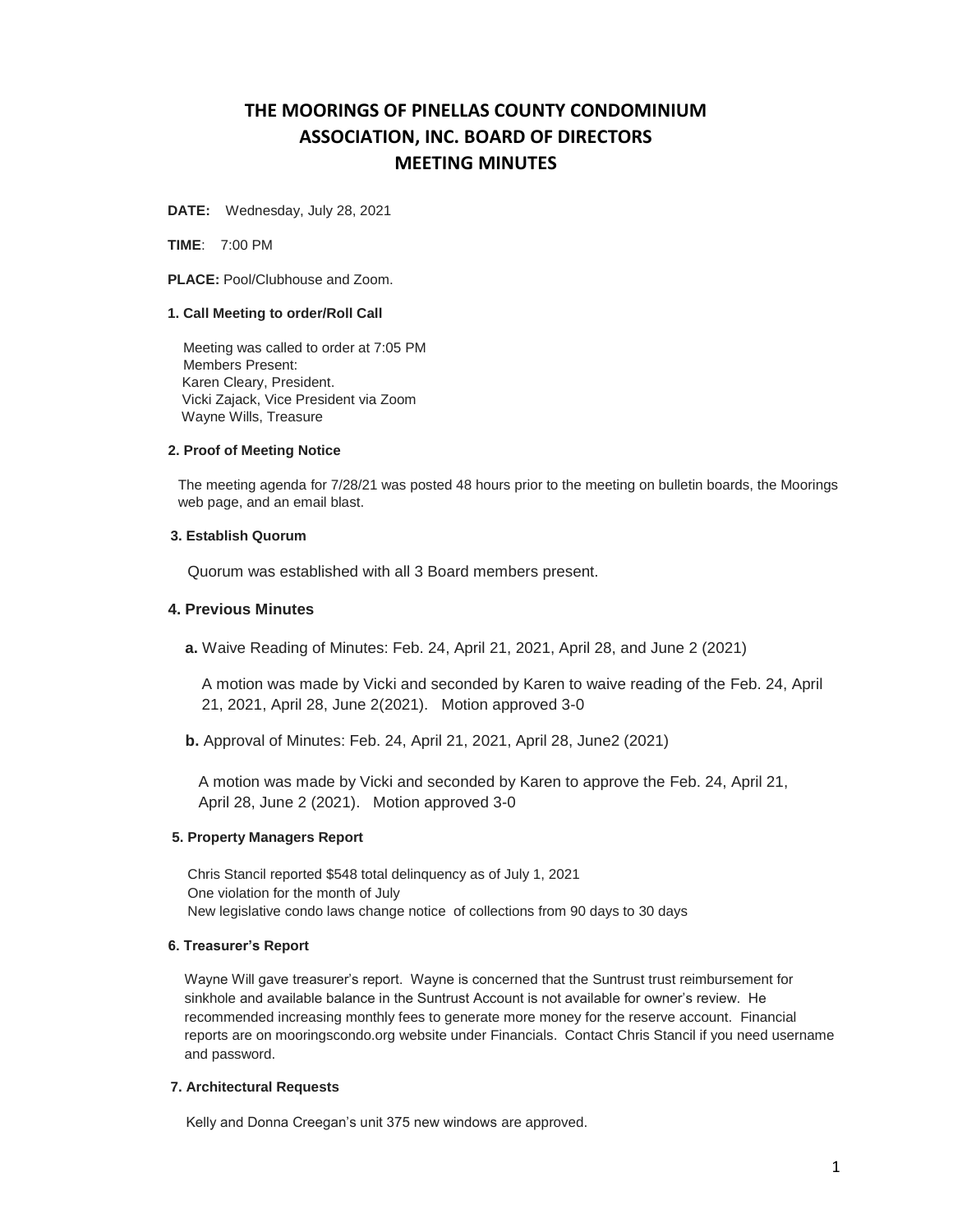# **8. Old Business**

# **a. Termite Inspection**

PestGuard conducted termite inspections on June  $10^{th}$  and  $11^{th}$ . Many units were not inspected due to owners not providing key or access to unit. Another inspection is scheduled for 8/19 to complete all uninspected units. If needed, the Board will access units with emergency keys. Buildings' exterior subterranean areas were inspected in June. Unit 420 had active swarming termites and was treated

# **b. Pool Update**

 Pool work is completed and filled. Plans are to open soon. Waiting on City and County inspections. Started shopping for pool furniture. Karen showed pictures of furniture and suggests white trex furniture. Estimate for 36 pieces of furniture includes table, chairs, chaise lounges, side tables and umbrellas are between \$10,000 and \$12,000.

# **c. Seawall/Final-Inspection/Payments**

Contract attorney will release \$23,313.20 payment to Tampa Dock for seawall when panel warranty, lien releases and copies of all inspections are completed.

 New Drainage need to be installed into new seawalls. Karen motioned and Vicki second it to ratified payment to Mugrow for \$13,500 for installation.

# **d. Contract Attorney Payments**

 To date \$23,000 has been paid to contract attorney Allen Tannembaum for contracts, lien releases, affidavits, etc.

# **e. Gutter Extensions**

Bldg.1 gutters do not drain properly without extensions in back. Motion made by Karen and second by Vicki to ratify payment of \$1,800 B7-2 3ft extensions. Motion approved 3-0.

# **9. New Business**

## **a. New Board Members Recommendations**

 Motion made by Karen and second by Vicki to appoint two new board members, Jonann Hernandez, Director and Pamela Stevens, Secretary. Motion approved 3-0.

## **b. Board Member Resignation**

 Motion made by Karen and second by Vicki to Wayne Will's resignation as Treasurer. Motion approved 5-0.

## **c. Drainage Install**

Install new drains from new gutters and out to the new seawall capped at \$13,500. Karen made motion and second by Joann to ratify approval. Approved 5-0. Buildings 2-7 drainage estimates and plans to follow.

## **d. Dock Update/Floating Dock Launch**

Karen gave estimates on kayak launch to accompany the floating dock. TampaDock's estimate for easy launch is \$6K and doesn't include installment. Ez-Dock estimate for product purchase and install is \$3,500. Karen made motion and and second by Joann to purchase from Ez-Dock . Motion approved 4-1.